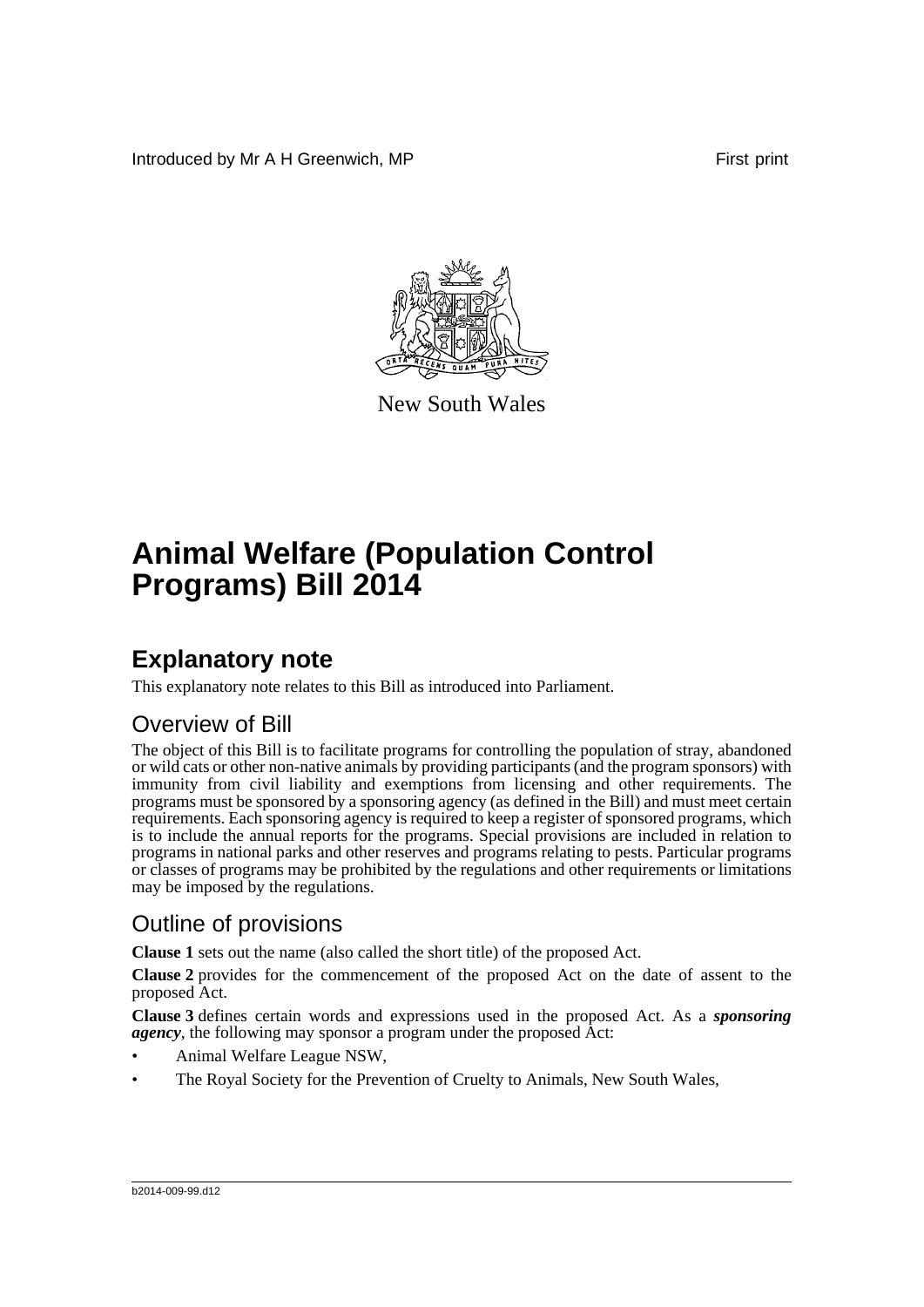- a council,
- the head of a government sector agency within the meaning of the *Government Sector Employment Act 2013*.

The regulations may allow other persons to become sponsoring agencies.

The role that a sponsoring agency may take in relation to a sponsored program will vary but may include, for example, provision of supervision, funding or assistance or guidance with management, resources or expertise to the program.

**Clause 4** provides for the sponsorship of programs for controlling the population of stray, abandoned or wild cats or other non-native animals in a specified area of the State. The programs are known in common parlance as trap-neuter-release programs, but may also involve, for example, rehousing of kittens, treatment or euthanasia of ill animals, clipping of the ears of desexed animals, implanting microchips in desexed animals and the provision of an adequate food source for a stable population. If a program affects a national park or the like, the head of the Public Service agency that administers the *National Parks and Wildlife Act 1974* must be the sponsoring agency. Regulation-making power is provided to allow the government of the day to impose limitations on, or requirements to be met by, sponsored programs.

The general law including the *Prevention of Cruelty to Animals Act 1979* and the *Veterinary Practice Act 2003* will apply in relation to animals subject to a sponsored program.

**Clause 5** requires an annual report for a sponsored program to be prepared and provided to the sponsoring agency and the Minister responsible for the administration of the Act and to be laid before each House of Parliament. The clause sets out certain matters that must be included in each report.

**Clause 6** requires a sponsoring agency to keep a register of sponsored programs and to make the register available on its website. The person responsible for a sponsored program must provide the sponsoring agency with information as necessary to keep the register up-to-date. If a sponsored program affects an animal that is a pest under the *Local Land Services Act 2013* and the area is within Metropolitan Sydney, the sponsoring agency must notify Local Land Services of the program. This is so that the program can be taken into account for the purposes of enforcement of that Act.

**Clause 7** provides immunity from civil liability for participants in a sponsored program arising from an act or omission in relation to an animal in the course of the program. The clause also provides a sponsoring agency with immunity from civil liability arising out of a sponsored program.

**Clause 8** provides that releasing an animal under a sponsored program does not constitute abandonment or liberation of the animal. Consequently, releasing an animal will not constitute an offence against section 11 of the *Prevention of Cruelty to Animals Act 1979* or section 109 of the *National Parks and Wildlife Act 1974*.

**Clause 9** exempts a participant in a sponsored program from the requirement to obtain a game hunting licence under the *Game and Feral Animal Control Act 2002* for participation in the program.

**Clause 10** exempts a participant in a sponsored program in a national park or other reserve from the requirement to obtain licences under the *National Parks and Wildlife Act 1974*. This is because the program must be sponsored by the head of the relevant Public Service agency and so appropriate management can be maintained through that mechanism.

**Clause 11** provides for the exclusion of an area within Metropolitan Sydney that is subject to a sponsored program from any relevant pest control order under the *Local Land Services Act 2013*. It is noted that outside of Metropolitan Sydney the sponsored program would need to be allowed for in the relevant pest control order. Effectively, this means that outside Metropolitan Sydney the Minister and Local Land Services determine whether sponsored programs will be allowed for pests.

**Clause 12** provides regulation-making power to include further exemptions from the application of specified Acts as necessary for the efficient operation of a sponsored program.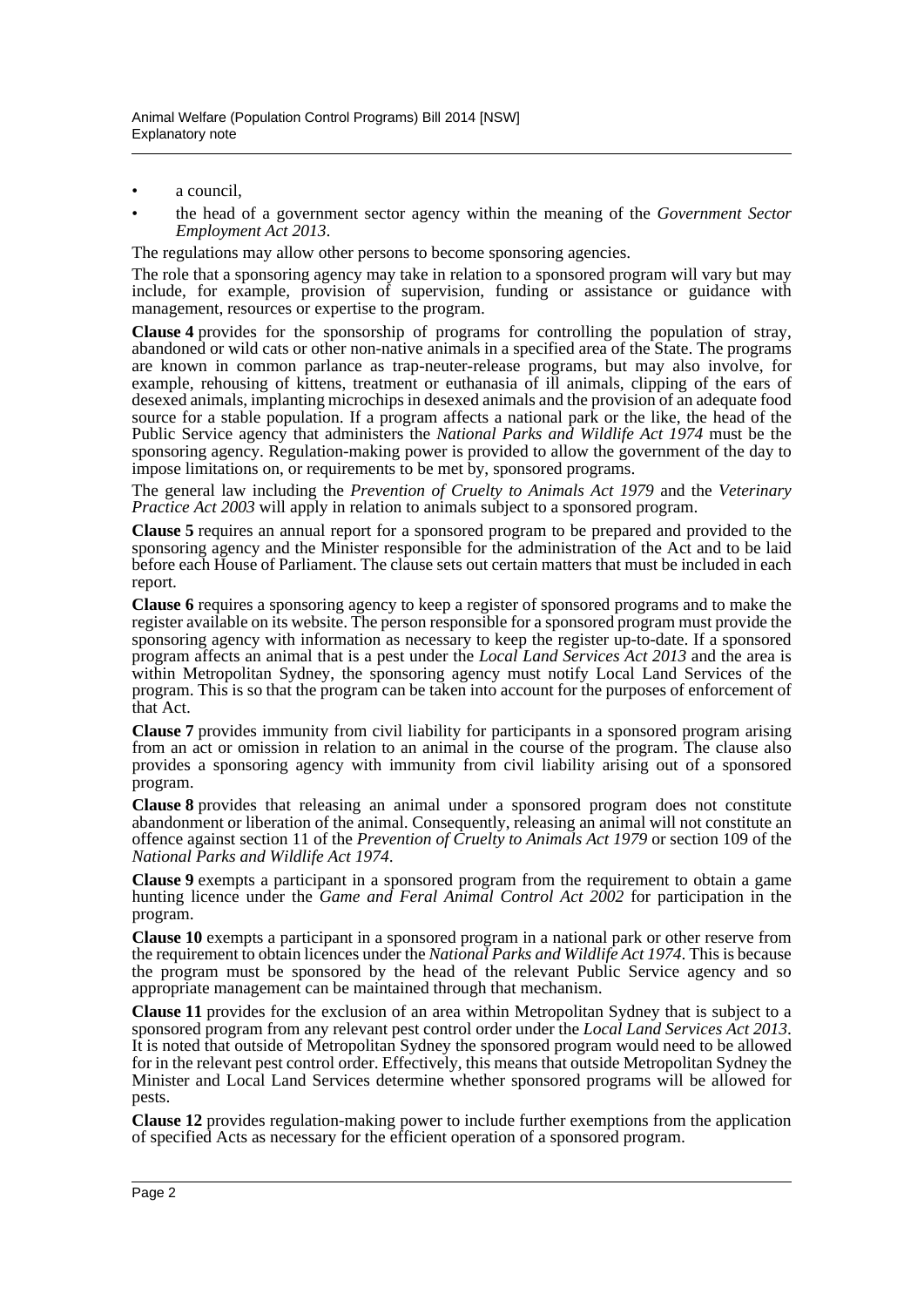**Clause 13** is an evidentiary provision allowing a sponsoring agency to certify relevant matters. **Clause 14** enables the Governor to make regulations for the purposes of the proposed Act.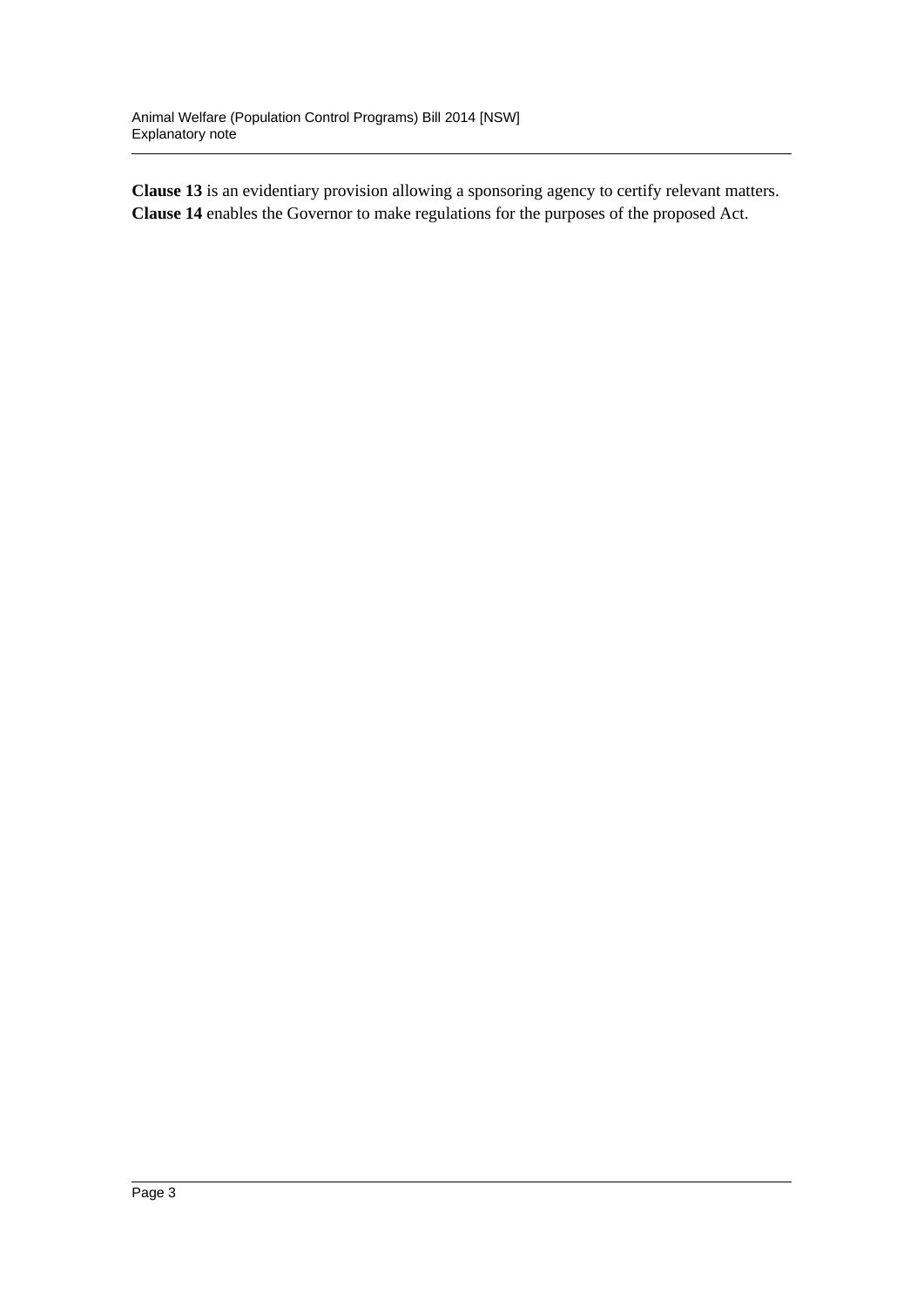Introduced by Mr A H Greenwich, MP First print

Page



New South Wales

# **Animal Welfare (Population Control Programs) Bill 2014**

# **Contents**

|         | Name of Act                                                                                                        | 2              |
|---------|--------------------------------------------------------------------------------------------------------------------|----------------|
| 2       | Commencement                                                                                                       | 2              |
| 3       | Definitions                                                                                                        | $\overline{2}$ |
| 4       | Sponsorship of population control programs                                                                         | $\overline{2}$ |
| 5       | Annual reports for sponsored programs                                                                              | 3              |
| 6       | Register and notification of sponsored programs                                                                    | 3              |
| 7       | Protection from civil liability for participants in sponsored program and<br>sponsoring agencies                   | $\overline{4}$ |
| 8       | Releasing animal under sponsored program not to be construed as<br>abandonment or liberation                       | $\overline{4}$ |
| 9       | Exemption from game hunting licences for sponsored programs                                                        | 4              |
| 10      | Exemption from national parks and wildlife licences for program<br>sponsored by national parks and wildlife agency | 4              |
| 11      | Exemption from pest control order for sponsored programs in<br>Metropolitan Sydney                                 | $\overline{4}$ |
| $12 \,$ | Other exemptions for sponsored programs                                                                            | $\overline{4}$ |
| 13      | Evidence                                                                                                           | 4              |
| 14      | Regulations                                                                                                        | 5              |

### b2014-009-99.d12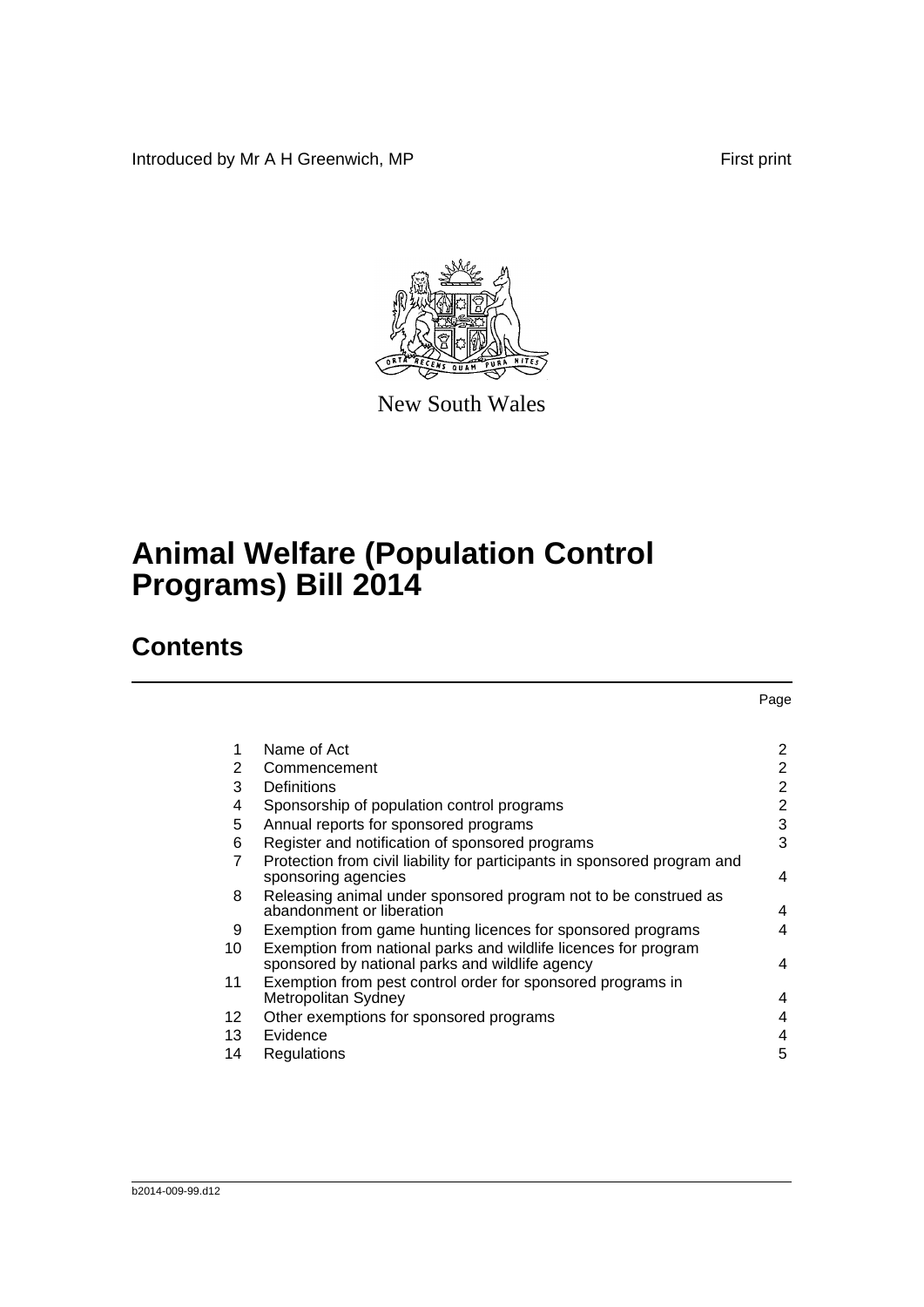

New South Wales

# **Animal Welfare (Population Control Programs) Bill 2014**

No , 2014

## **A Bill for**

An Act to facilitate programs for controlling the population of stray, abandoned or wild cats or other non-native animals by providing immunity from civil liability and exemptions from licensing and other requirements; and for other purposes.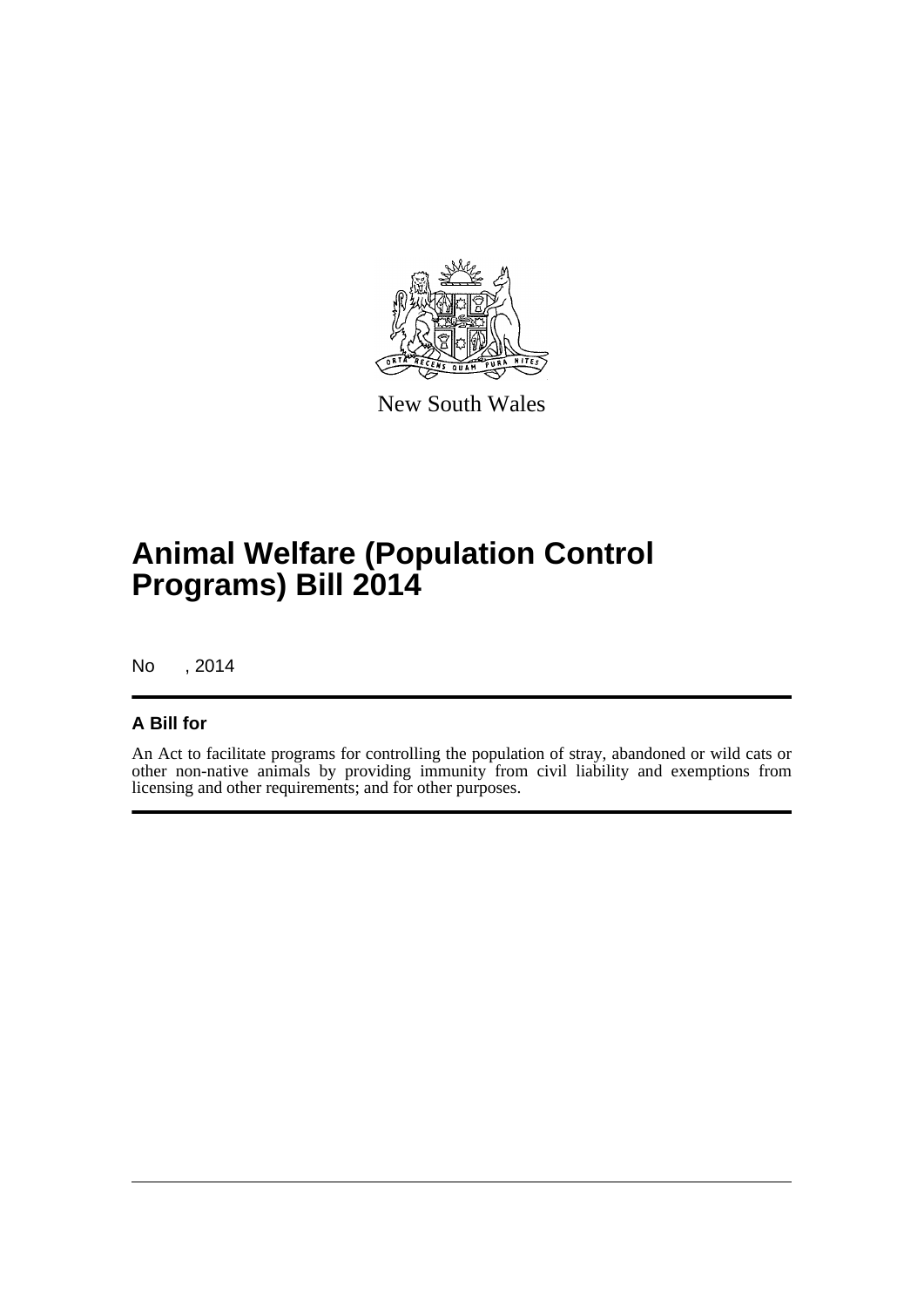Animal Welfare (Population Control Programs) Bill 2014 [NSW]

<span id="page-5-3"></span><span id="page-5-2"></span><span id="page-5-1"></span><span id="page-5-0"></span>

|              |     |                     | The Legislature of New South Wales enacts:                                                                                                                                                                                                                                                                                                                                               | 1                          |
|--------------|-----|---------------------|------------------------------------------------------------------------------------------------------------------------------------------------------------------------------------------------------------------------------------------------------------------------------------------------------------------------------------------------------------------------------------------|----------------------------|
| 1            |     | <b>Name of Act</b>  |                                                                                                                                                                                                                                                                                                                                                                                          | 2                          |
|              |     |                     | This Act is the Animal Welfare (Population Control Programs) Act 2014.                                                                                                                                                                                                                                                                                                                   | 3                          |
| $\mathbf{2}$ |     | <b>Commencement</b> |                                                                                                                                                                                                                                                                                                                                                                                          | 4                          |
|              |     |                     | This Act commences on the date of assent to this Act.                                                                                                                                                                                                                                                                                                                                    | 5                          |
| 3            |     | <b>Definitions</b>  |                                                                                                                                                                                                                                                                                                                                                                                          | 6                          |
|              |     |                     | In this Act:                                                                                                                                                                                                                                                                                                                                                                             | $\overline{7}$             |
|              |     |                     | cat means an animal of the species Felis catus, whether or not domesticated.                                                                                                                                                                                                                                                                                                             | 8                          |
|              |     |                     | Metropolitan Sydney comprises the following local government areas: Ashfield,                                                                                                                                                                                                                                                                                                            | 9                          |
|              |     |                     | Auburn, Bankstown, Blacktown, Botany Bay, Burwood, Camden, Campbelltown,                                                                                                                                                                                                                                                                                                                 | 10                         |
|              |     |                     | Canada Bay, Canterbury, Fairfield, Holroyd, Hornsby, Hunter's Hill, Hurstville,<br>Kogarah, Ku-ring-gai, Lane Cove, Leichhardt, Liverpool, Manly, Marrickville,                                                                                                                                                                                                                          | 11<br>12                   |
|              |     |                     | Mosman, North Sydney, Parramatta, Penrith, Pittwater, Randwick, Rockdale, Ryde,                                                                                                                                                                                                                                                                                                          | 13                         |
|              |     |                     | Strathfield, Sutherland, Sydney, The Hills, Warringah, Waverley, Willoughby,<br>Woollahra.                                                                                                                                                                                                                                                                                               | 14                         |
|              |     |                     | reserve means an Aboriginal area, historic site, karst conservation reserve, national                                                                                                                                                                                                                                                                                                    | 15                         |
|              |     |                     | park, nature reserve, regional park, or state conservation area, under the <i>National</i>                                                                                                                                                                                                                                                                                               | 16<br>17                   |
|              |     |                     | Parks and Wildlife Act 1974.                                                                                                                                                                                                                                                                                                                                                             | 18                         |
|              |     | Act.                | sponsored program means a program sponsored by a sponsoring agency under this                                                                                                                                                                                                                                                                                                            | 19<br>20                   |
|              |     |                     | <i>sponsoring agency</i> means:                                                                                                                                                                                                                                                                                                                                                          | 21                         |
|              |     | (a)                 | Animal Welfare League NSW, or                                                                                                                                                                                                                                                                                                                                                            | 22                         |
|              |     | (b)                 | The Royal Society for the Prevention of Cruelty to Animals, New South<br>Wales, or                                                                                                                                                                                                                                                                                                       | 23<br>24                   |
|              |     | (c)                 | a local council, or                                                                                                                                                                                                                                                                                                                                                                      | 25                         |
|              |     | (d)                 | the head of a government sector agency within the meaning of the <i>Government</i><br>Sector Employment Act 2013, or                                                                                                                                                                                                                                                                     | 26<br>27                   |
|              |     | (e)                 | a person designated as a sponsoring agency by the regulations.                                                                                                                                                                                                                                                                                                                           | 28                         |
| 4            |     |                     | Sponsorship of population control programs                                                                                                                                                                                                                                                                                                                                               | 29                         |
|              | (1) |                     | A sponsoring agency may sponsor a program for controlling the population of stray,<br>abandoned or wild cats or other non-native animals in a specified area of the State.                                                                                                                                                                                                               | 30<br>31                   |
|              | (2) |                     | The sponsored program:                                                                                                                                                                                                                                                                                                                                                                   | 32                         |
|              |     | (a)                 | must provide primarily for the capturing, desexing and releasing of the<br>animals, but may also provide for the rehousing of animals suitable for<br>domestication, the treatment or euthanasia of ill animals, the clipping of the<br>ears of desexed animals, the implanting of microchips in desexed animals and<br>the provision of an adequate food supply for the population, and | 33<br>34<br>35<br>36<br>37 |
|              |     | (b)                 | must require residents of the area to be notified of the program by<br>advertisement, post or other means, and                                                                                                                                                                                                                                                                           | 38<br>39                   |
|              |     | (c)                 | must require a person entering land for the purposes of the program to have<br>lawful authority to do so, and                                                                                                                                                                                                                                                                            | 40<br>41                   |
|              |     | (d)                 | must comply with any other requirements imposed by the regulations.                                                                                                                                                                                                                                                                                                                      | 42                         |
|              | (3) |                     | A program that provides for the control of the population of animals in a reserve, or<br>for the release of animals in a reserve, may only be sponsored by the head of the                                                                                                                                                                                                               | 43<br>44                   |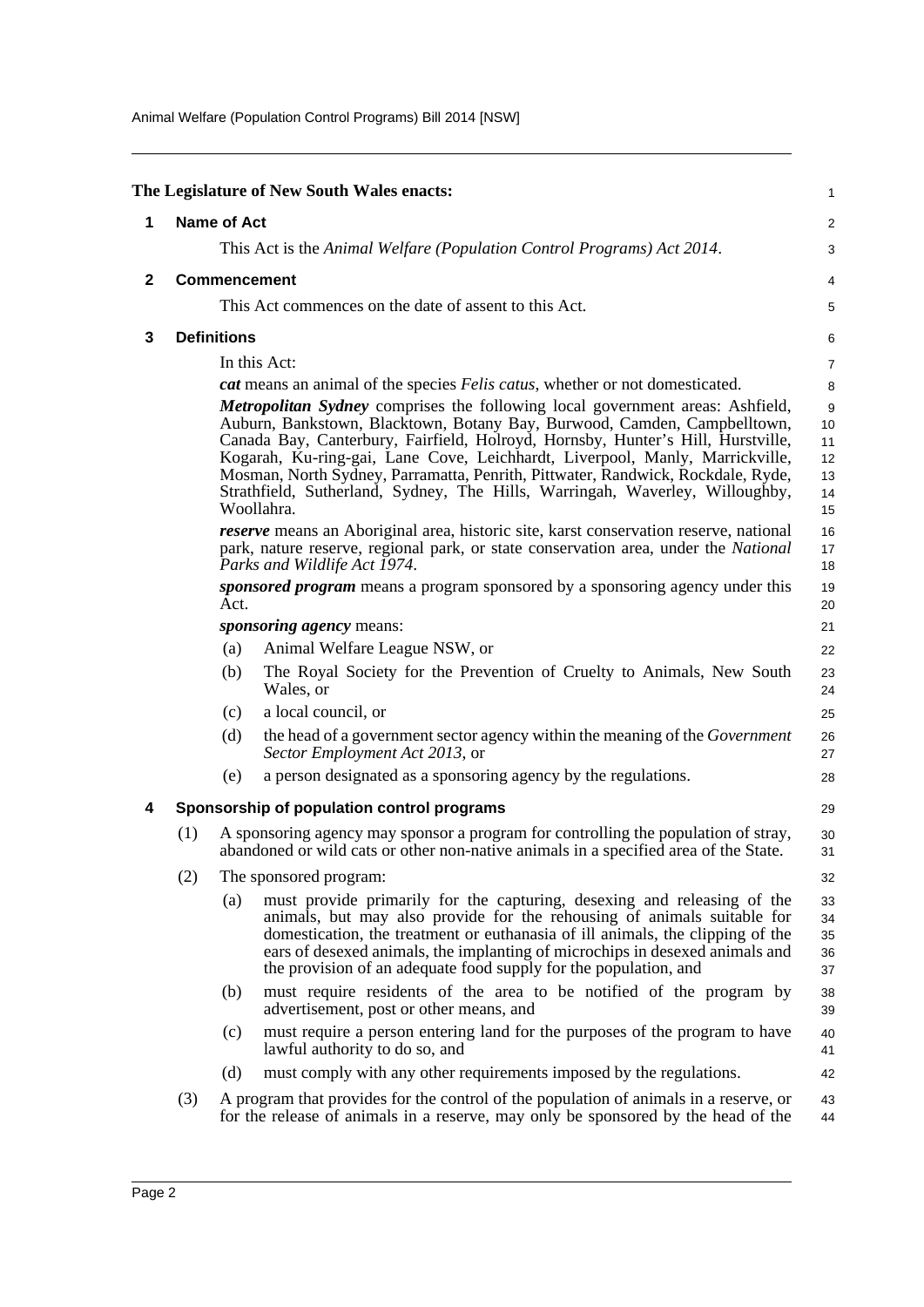<span id="page-6-1"></span><span id="page-6-0"></span>

|   |     | Public Service agency to which the administration of the <i>National Parks and Wildlife</i><br>Act 1974 is assigned.                                                                                                                                                      | 1<br>$\overline{c}$ |  |  |
|---|-----|---------------------------------------------------------------------------------------------------------------------------------------------------------------------------------------------------------------------------------------------------------------------------|---------------------|--|--|
|   | (4) | The regulations may prohibit, or impose conditions on, sponsorship or continued<br>sponsorship of a specified program or a program of a specified class.                                                                                                                  | 3<br>4              |  |  |
| 5 |     | Annual reports for sponsored programs                                                                                                                                                                                                                                     | 5                   |  |  |
|   | (1) | The person responsible for a sponsored program must, on or before 1 November in<br>each year, deliver to the sponsoring agency and the Minister a report on the<br>operations carried out under the program during the financial year ending on the<br>preceding 30 June. |                     |  |  |
|   | (2) | The report must include:                                                                                                                                                                                                                                                  | 10                  |  |  |
|   |     | for the financial year to which it relates, each of the following:<br>(a)                                                                                                                                                                                                 | 11                  |  |  |
|   |     | the number of animals captured under the program,<br>(i)                                                                                                                                                                                                                  | 12                  |  |  |
|   |     | the number of animals desexed and released under the program,<br>(ii)                                                                                                                                                                                                     | 13                  |  |  |
|   |     | if relevant, each of the following:<br>(iii)                                                                                                                                                                                                                              | 14                  |  |  |
|   |     | the number of animals rehoused under the program,<br>(A)                                                                                                                                                                                                                  | 15                  |  |  |
|   |     | the number of animals treated under the program,<br>(B)                                                                                                                                                                                                                   | 16                  |  |  |
|   |     | the number of animals euthanased under the program,<br>(C)                                                                                                                                                                                                                | 17                  |  |  |
|   |     | the number of animals implanted with microchips under the<br>(D)<br>program, and                                                                                                                                                                                          | 18<br>19            |  |  |
|   |     | if it is reasonably practicable to estimate the population of animals subject to<br>(b)<br>the program—an estimate of that population as at the beginning and end of the<br>financial year to which the report relates.                                                   | 20<br>21<br>22      |  |  |
|   | (3) | The Minister must, within 12 sitting days after receiving the report, have copies of<br>the report laid before each House of Parliament.                                                                                                                                  | 23<br>24            |  |  |
| 6 |     | Register and notification of sponsored programs                                                                                                                                                                                                                           | 25                  |  |  |
|   | (1) | A sponsoring agency must keep a register of sponsored programs that includes the<br>following for each program:                                                                                                                                                           | 26<br>27            |  |  |
|   |     | the animals and area of the State subject to the program,<br>(a)                                                                                                                                                                                                          | 28                  |  |  |
|   |     | the name and contact details of the person responsible for the program,<br>(b)                                                                                                                                                                                            | 29                  |  |  |
|   |     | the name and contact details of each person participating in the program,<br>(c)<br>including each veterinary practitioner who desexes, treats or euthanases<br>animals captured under the program,                                                                       | 30<br>31<br>32      |  |  |
|   |     | (d)<br>the date on which the agency sponsored the program,                                                                                                                                                                                                                | 33                  |  |  |
|   |     | a copy of each annual report for the program,<br>(e)                                                                                                                                                                                                                      | 34                  |  |  |
|   |     | (f)<br>if the program has ceased to operate—the date on which it ceased to operate<br>or, if that date is unknown, the date on which a note of the cessation is entered<br>in the register.                                                                               | 35<br>36<br>37      |  |  |
|   | (2) | The person responsible for a sponsored program must ensure that the sponsoring<br>agency is provided with relevant information as necessary for the register to be kept<br>up-to-date.                                                                                    | 38<br>39<br>40      |  |  |
|   | (3) | The register (apart from the names and contact details of participants) must be made<br>available on the sponsoring agency's website.                                                                                                                                     | 41<br>42            |  |  |
|   | (4) | If a sponsored program is for controlling the population of an animal in a specified<br>area within Metropolitan Sydney and the animal is a pest that is required to be                                                                                                   | 43<br>44            |  |  |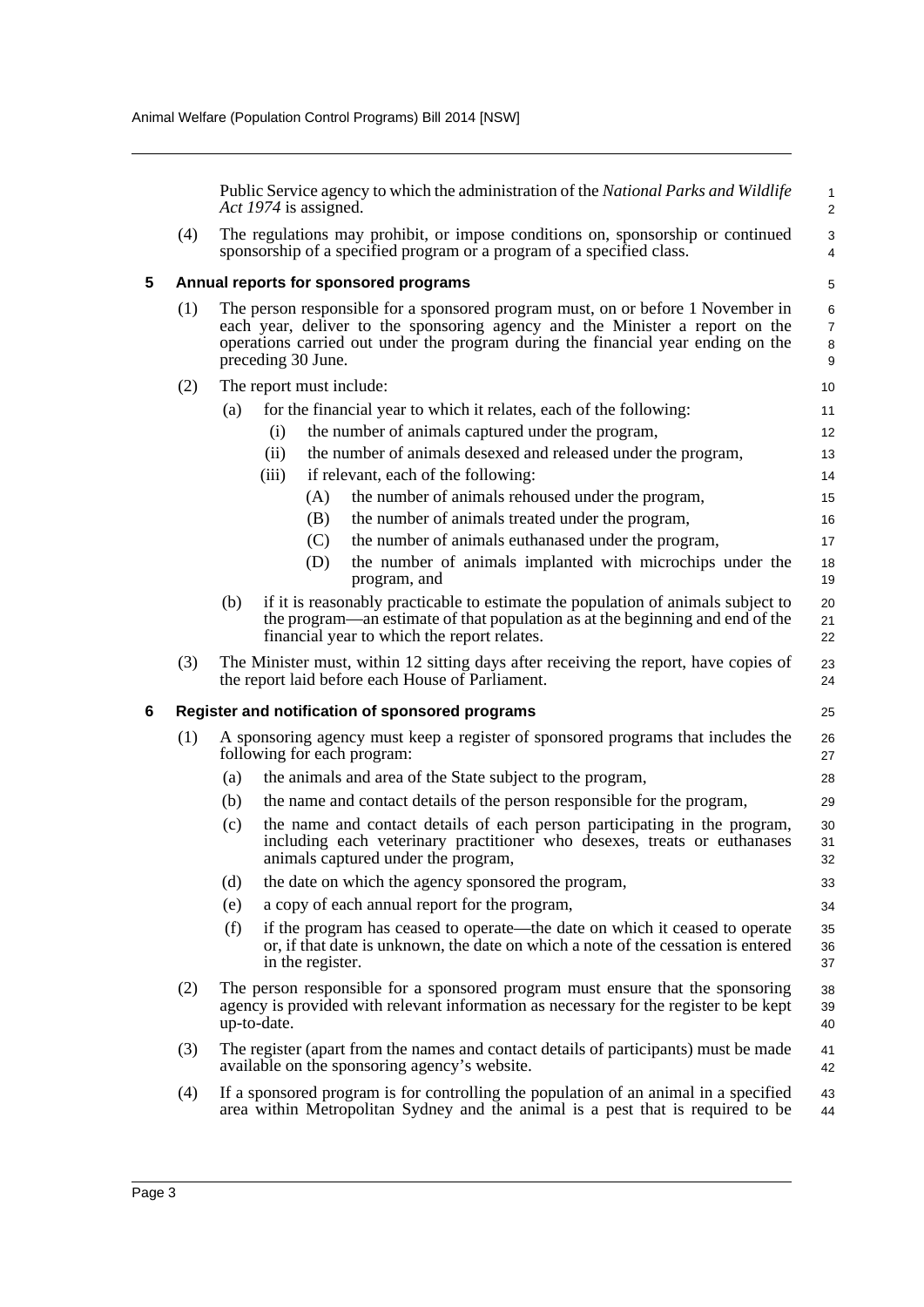eradicated from the area under the *Local Land Services Act 2013*, the sponsoring agency must notify Local Land Services in writing of the program.

1 2

21 22

35

38 39 40

43

### <span id="page-7-0"></span>**7 Protection from liability for participants in sponsored program and sponsoring agencies**

- (1) Anything done or omitted to be done by a person in relation to an animal in the course of participating in a sponsored program in accordance with the requirements of the program and this Act does not, if it was done or omitted to be done in good faith and without recklessness, subject the person to any civil liability.
- (2) A sponsoring agency does not incur any civil liability arising from anything done or omitted to be done under, or in connection with, a program sponsored by the agency under this Act.
- <span id="page-7-1"></span>**8 Releasing animal under sponsored program not to be construed as abandonment or liberation**

Releasing an animal in accordance with a sponsored program does not constitute abandonment or liberation of the animal for the purposes of any law.

### <span id="page-7-2"></span>**9 Exemption from game hunting licences for sponsored programs**

A participant in a sponsored program is exempted from the requirement to hold a game hunting licence under the *Game and Feral Animal Control Act 2002* that the participant would, apart from this exemption, be required to hold for participation in the program.

### <span id="page-7-3"></span>**10 Exemption from national parks and wildlife licences for program sponsored by national parks and wildlife agency**

A participant in a sponsored program for controlling the population of animals in a reserve is exempted from the requirement to hold a licence under the *National Parks and Wildlife Act 1974* that the participant would, apart from this exemption, be required to hold for participation in the program. 23  $24$ 25 26

#### <span id="page-7-4"></span>**11 Exemption from pest control order for sponsored programs in Metropolitan Sydney** 27

If there is a sponsored program for controlling the population of an animal in an area within Metropolitan Sydney and the animal is a pest required to be eradicated from the area under the *Local Land Services Act 2013*, the area subject to the sponsored program is taken to be excluded from the controlled land for the pest under that Act. **Note.** There can only be a sponsored program for controlling the population of a pest in an area outside Metropolitan Sydney if the relevant pest control order under the *Local Land Services Act 2013* allows for the conduct of the program. 28 29 30 31 32 33 34

### <span id="page-7-5"></span>**12 Other exemptions for sponsored programs**

The regulations may exempt a participant in a sponsored program from the application of a specified requirement or prohibition under an Act. 36 37

### <span id="page-7-6"></span>**13 Evidence**

In any proceedings, a certificate of a sponsoring agency certifying: (a) that a specified program is or is not a sponsored program, or

- (b) that a specified person is or is not responsible for or a participant in a sponsored program, or 41 42
- (c) as to the details of a sponsored program,

is to be taken, in the absence of proof to the contrary, as proof of the matters so certified. 44 45